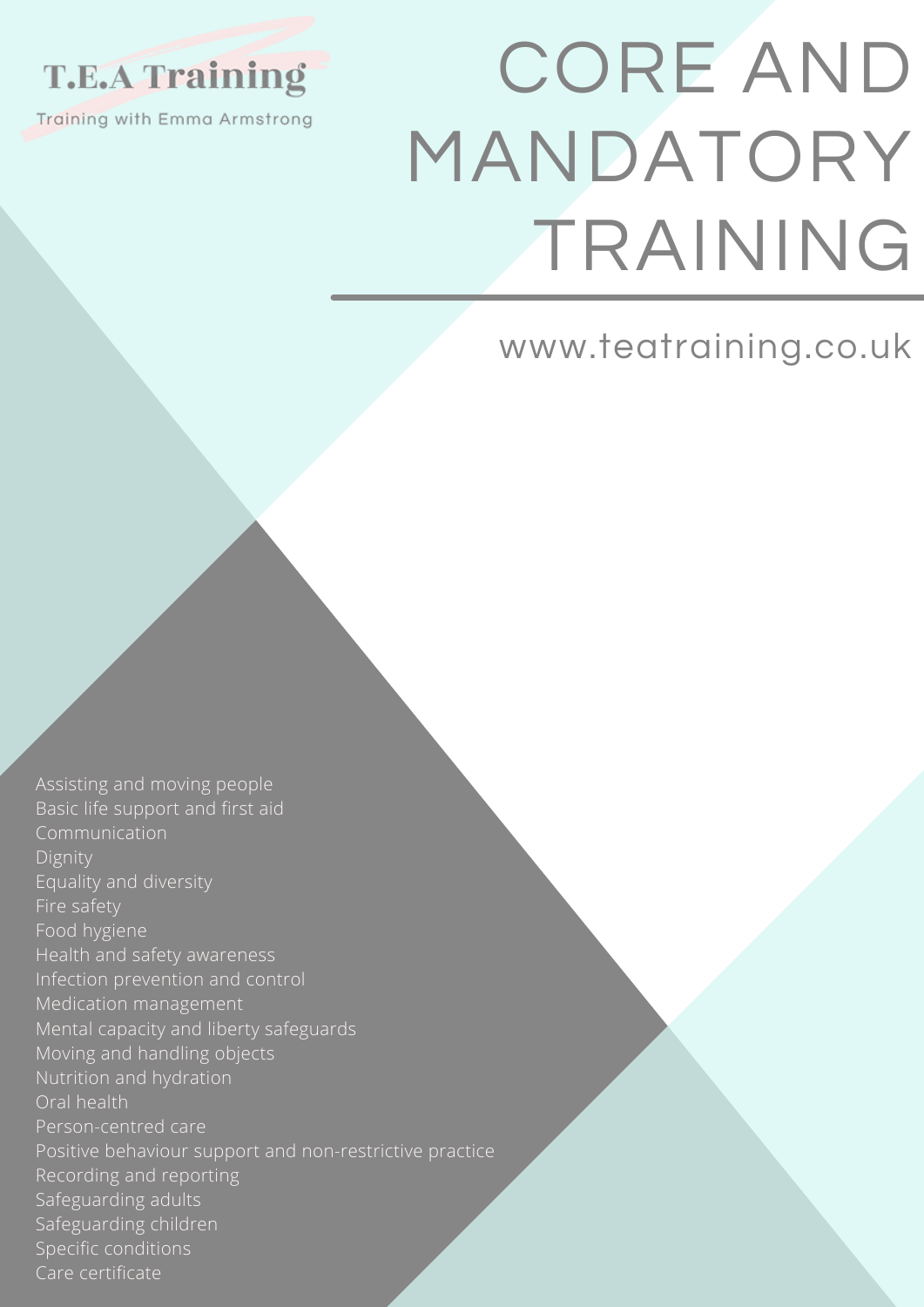### Assisting and moving people

#### MINIMUM LEARNING OUTCOMES

Will be dependent on the worker's role and responsibilities and appropriate training should be provided to enable the worker to:

- be able to move and position an individual safely.
- use equipment which may be required.
- understand current legislation, national guidelines, policies, procedures and protocols in relation to moving and positioning individuals.
- understand anatomy and physiology in relation to moving and positioning individuals.
- be able to minimise risk before moving and positioning individuals.
- know when to seek advice and/or assistance from others when moving and positioning an individual.

#### SUGGESTED REFRESHER FREQUENCY

We recommend learning is refreshed and knowledge and competence assessed at least annually and when a new risk is introduced.



www.teatraining.co.uk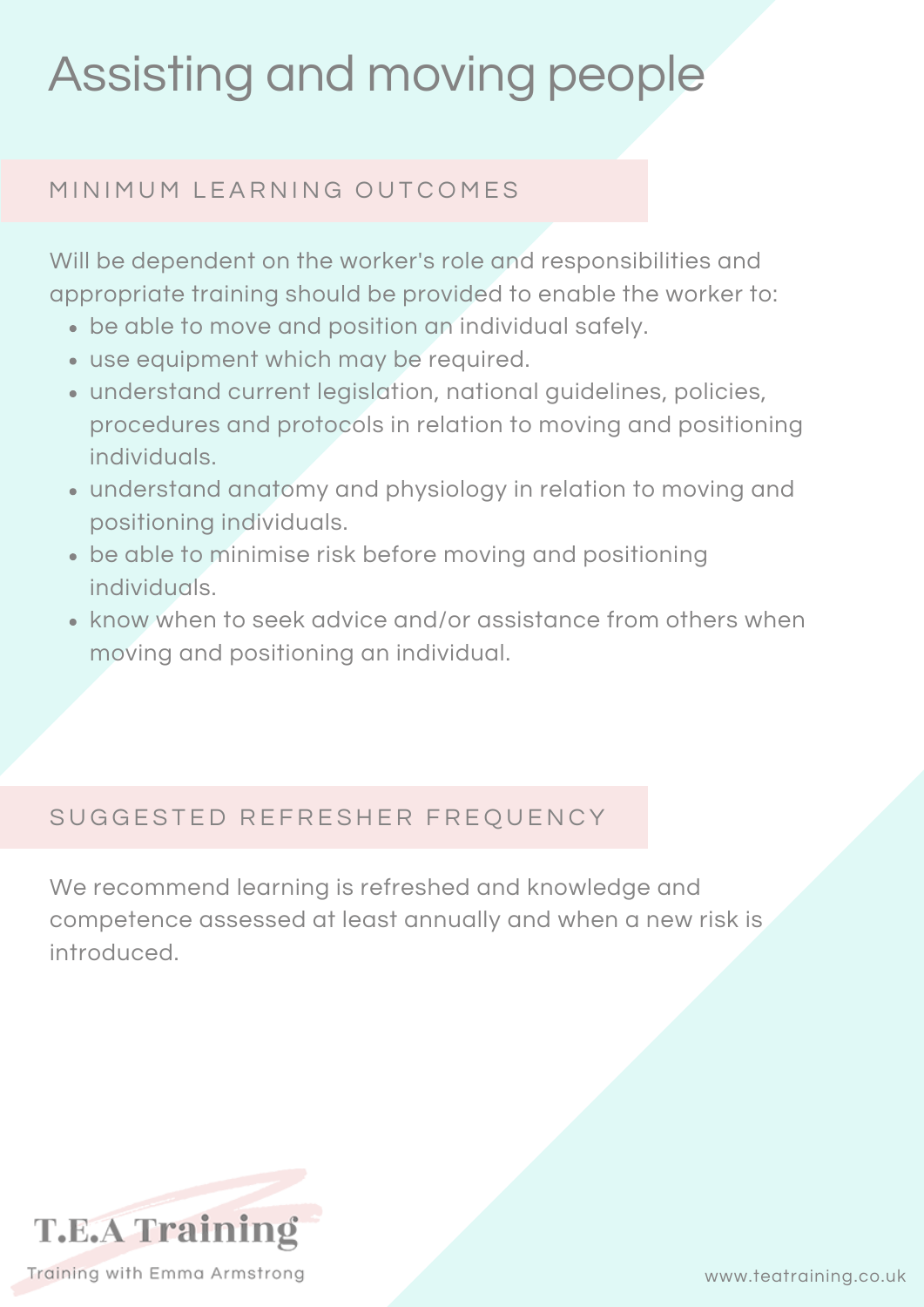### Basic life support and first aid

#### MINIMUM LEARNING OUTCOMES

Basic life support:

- Understand and know how to follow procedures for responding to accidents and sudden illness.
- Be able to provide basic life support.

First aid:

The awarding organisation will set the minimum learning outcome.

#### SUGGESTED REFRESHER FREQUENCY

Establishments must provide adequate personnel to respond if someone is taken ill or injured at work. It's the employer's responsibility to determine how many people need training and to what level.

Basic life support recommended refresher frequency:

- Provide learning and development opportunities when identified or required and at least annually.
- The Resuscitation Council (UK): 'Frequent "low-dose" training may improve CPR skills compared with conventional training strategies' noting 'is widely accepted that skills decay within three to six months after initial training'.

First aid required refresher frequency:

At least every 3 years to be recognised as competent.

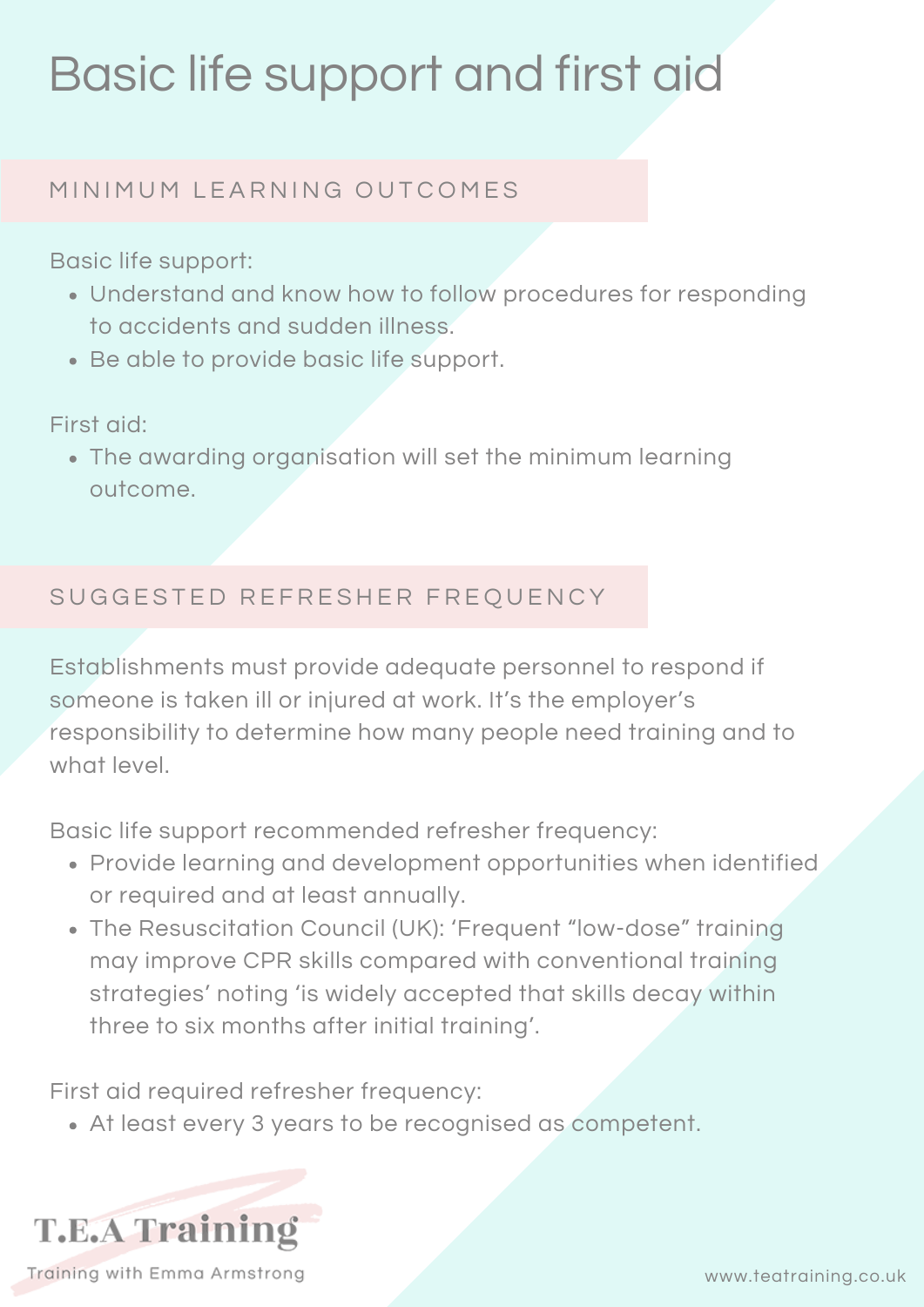### **Communication**

#### MINIMUM LEARNING OUTCOMES

- Understand why communication is important in the work setting.
- Be able to meet the communication and language needs, wishes and preferences of individuals.
- Be able to reduce barriers to communication.
- Be able to apply principles and practices relating to confidentiality at work.

#### SUGGESTED REFRESHER FREQUENCY

- Monitor performance.
- Assess knowledge and competence at least annually.
- Provide learning and development opportunities when identified or required and at least every 3 years.

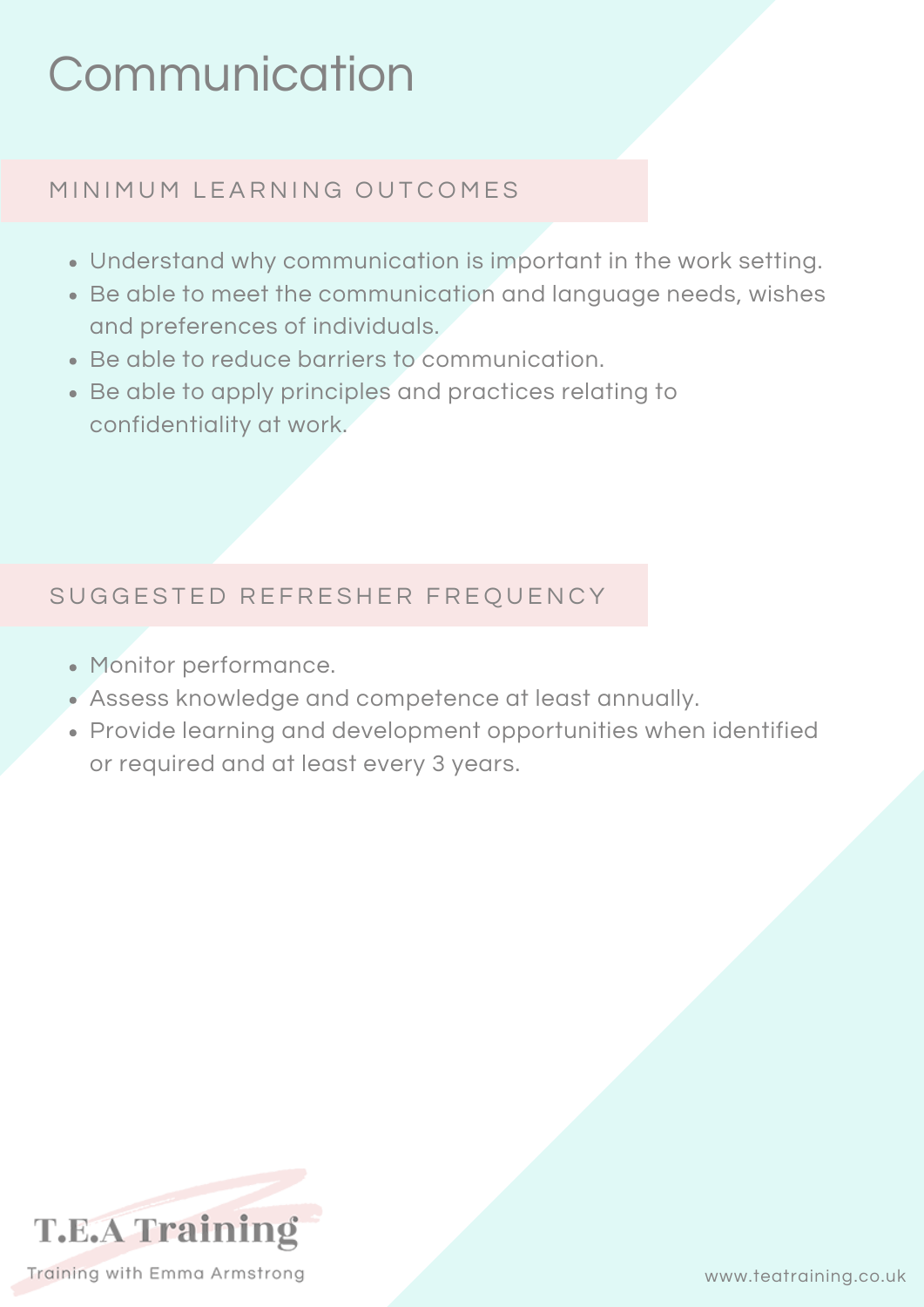## **Dignity**

#### MINIMUM LEARNING OUTCOMES

- Understand the principles that underpin dignity in care.
- Maintain the dignity, respect and privacy of the individual.

#### SUGGESTED REFRESHER FREQUENCY

- Monitor performance.
- Assess knowledge and competence at least annually.
- Provide learning and development opportunities when identified or required and at least every 3 years.

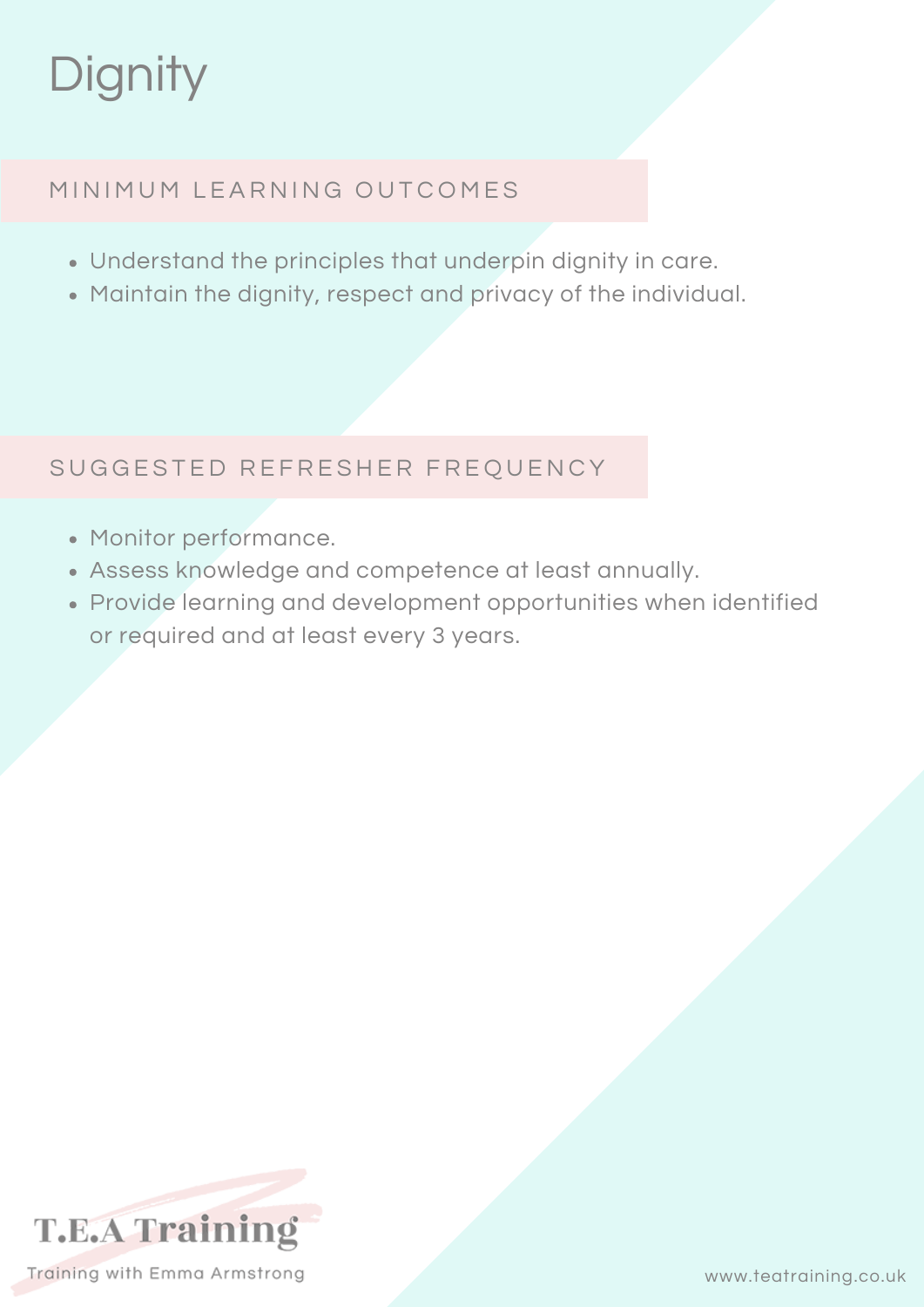### Equality and diversity

#### MINIMUM LEARNING OUTCOMES

- Understand the importance of equality and inclusion.
- Be able to work in an inclusive way.
- Know how to access information, advice and support about diversity, equality and inclusion.

#### SUGGESTED REFRESHER FREQUENCY

- Monitor performance.
- Assess knowledge and competence at least annually.
- Provide learning and development opportunities when identified or required and CQC fundamental at least every 3 years.

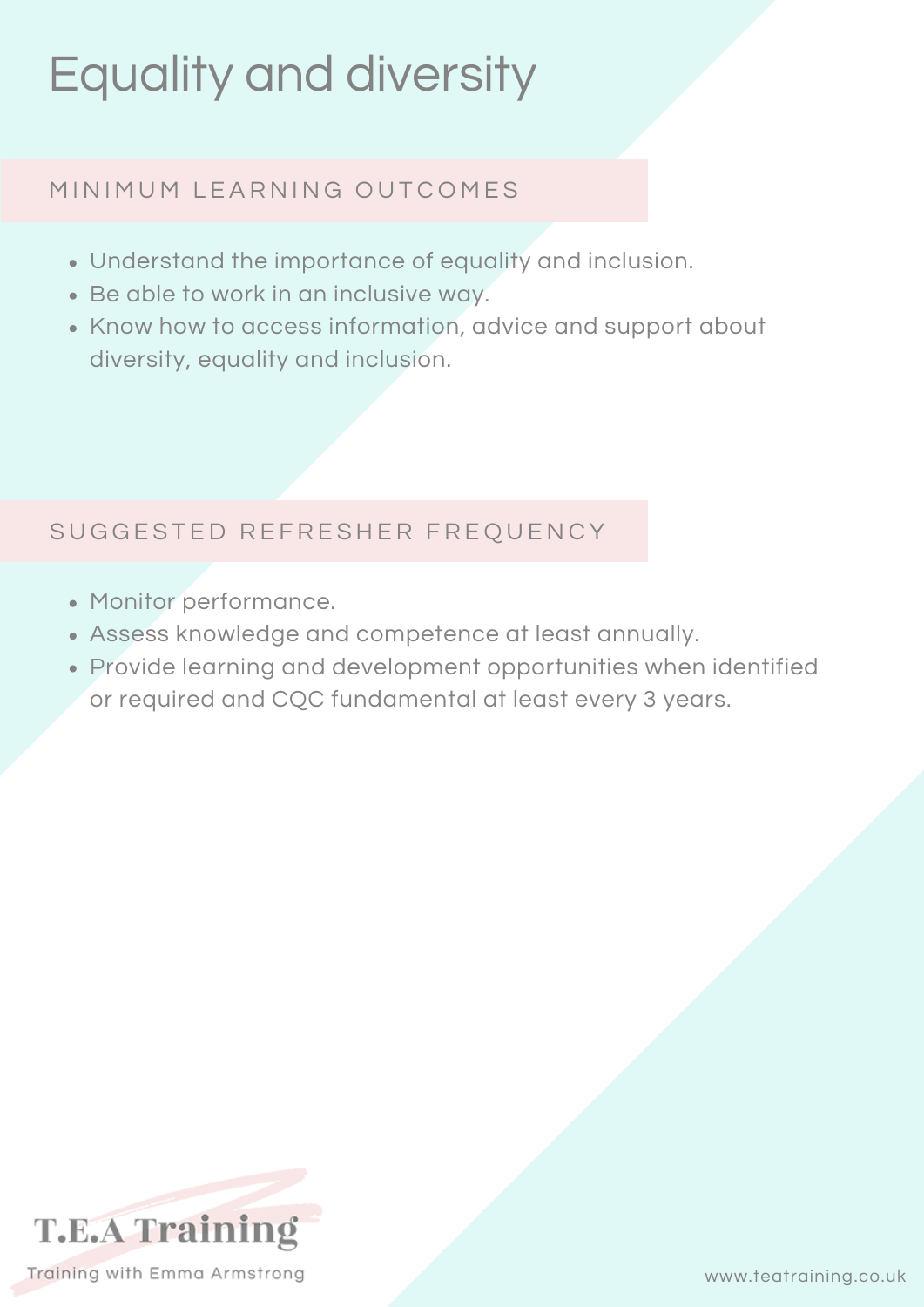### Fire safety

#### MINIMUM LEARNING OUTCOMES

Understand and know how to promote fire safety in the work setting.

#### SUGGESTED REFRESHER FREQUENCY

- Recommended refresher frequency BS 9999:2008 Code of practice for fire safety in the design, management and use of buildings recommends training is refreshed at least annually.
- The Department for Communities and Local Government provides advice on meeting legislative requirements and states fire drills should be completed annually.

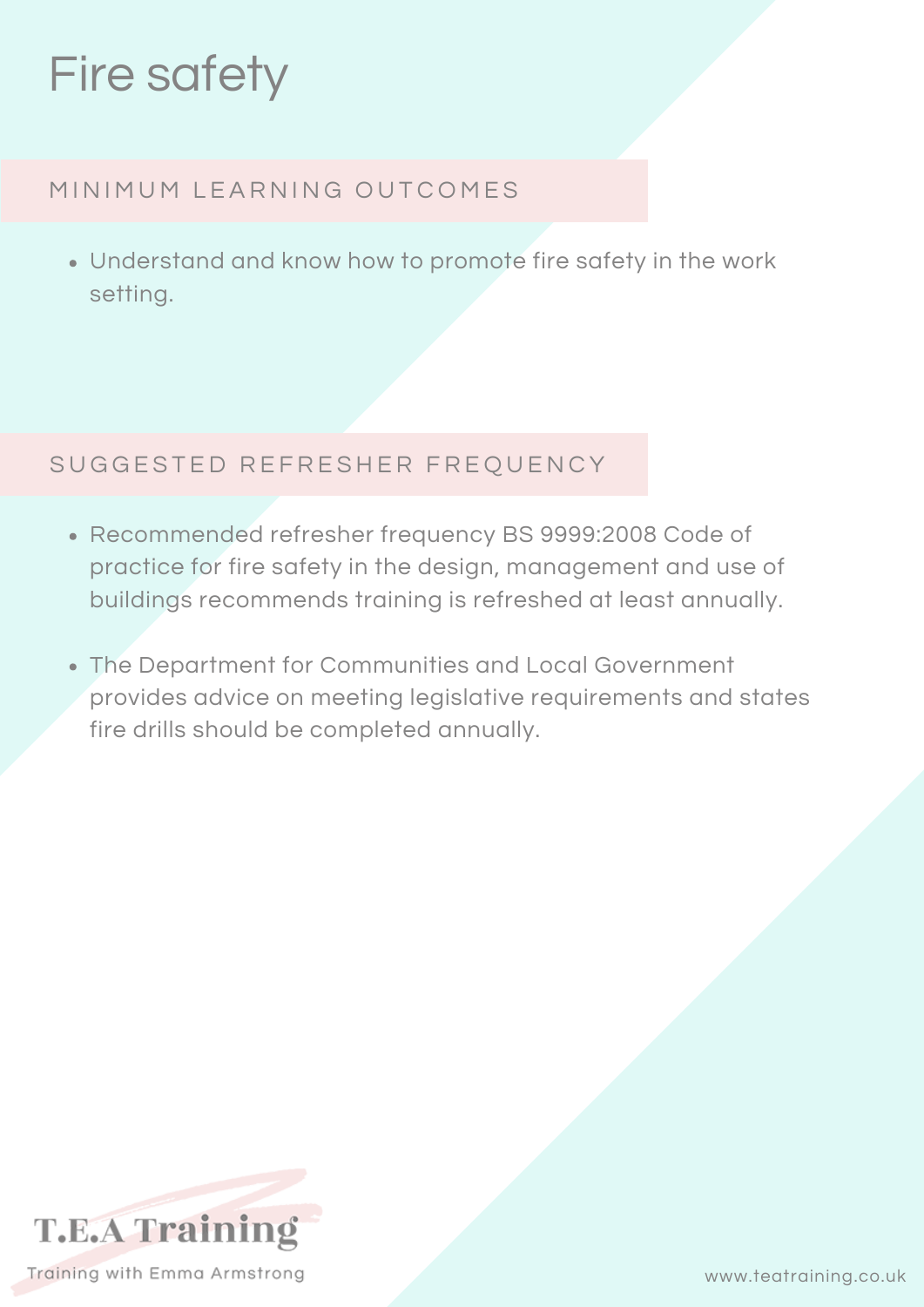### Food hygiene

#### MINIMUM LEARNING OUTCOMES

- Understand the importance of food safety measures when providing food and drink for individuals.
- Be able to maintain hygiene when handling food and drink.
- Be able to meet safety requirements when preparing and serving food and drink for individuals.
- Be able to meet safety requirements when clearing away food and drink.
- Be able to store food and drink safely.
- Know how to access additional advice or support about food safety.

#### SUGGESTED REFRESHER FREQUENCY

All workers involved in the handling, preparation or provision of food are required by law to have received appropriate training in how to handle food safely.

- Monitor performance.
- Assess knowledge and competence at least annually.
- Provide learning and development opportunities when identified or required and at least every 3 years.

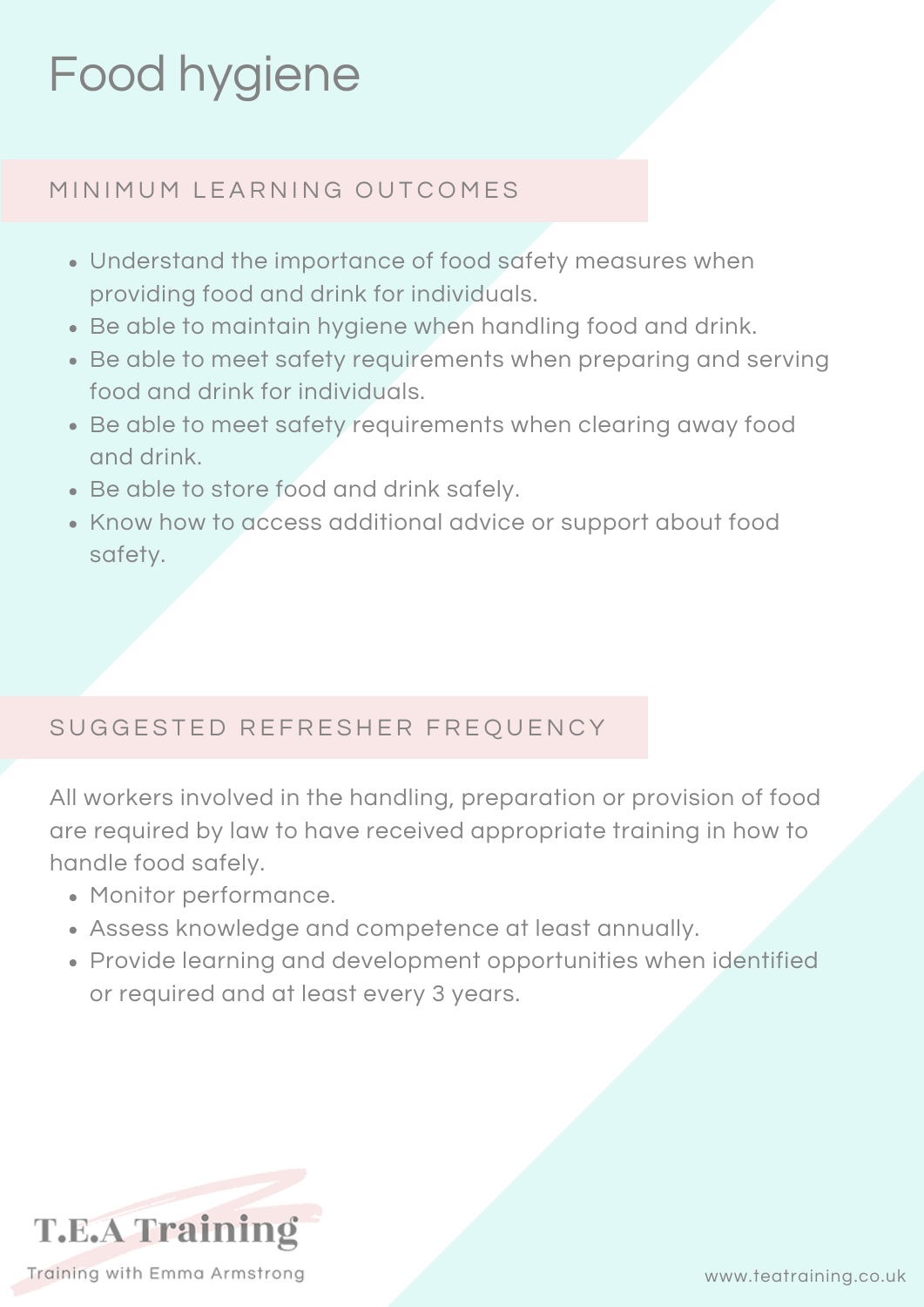### Health and safety awareness

#### MINIMUM LEARNING OUTCOMES

- Understand own responsibilities, and the responsibilities of others, relating to health and safety in the work setting.
- Understand the use of risk assessments.
- Know how to handle hazardous substances.
- Implement security measures in the work setting.
- Know how to manage stress.

#### SUGGESTED REFRESHER FREQUENCY

- Monitor performance.
- Assess knowledge and competence at least annually.
- Provide learning and development opportunities when identified or required and at least every 3 years.

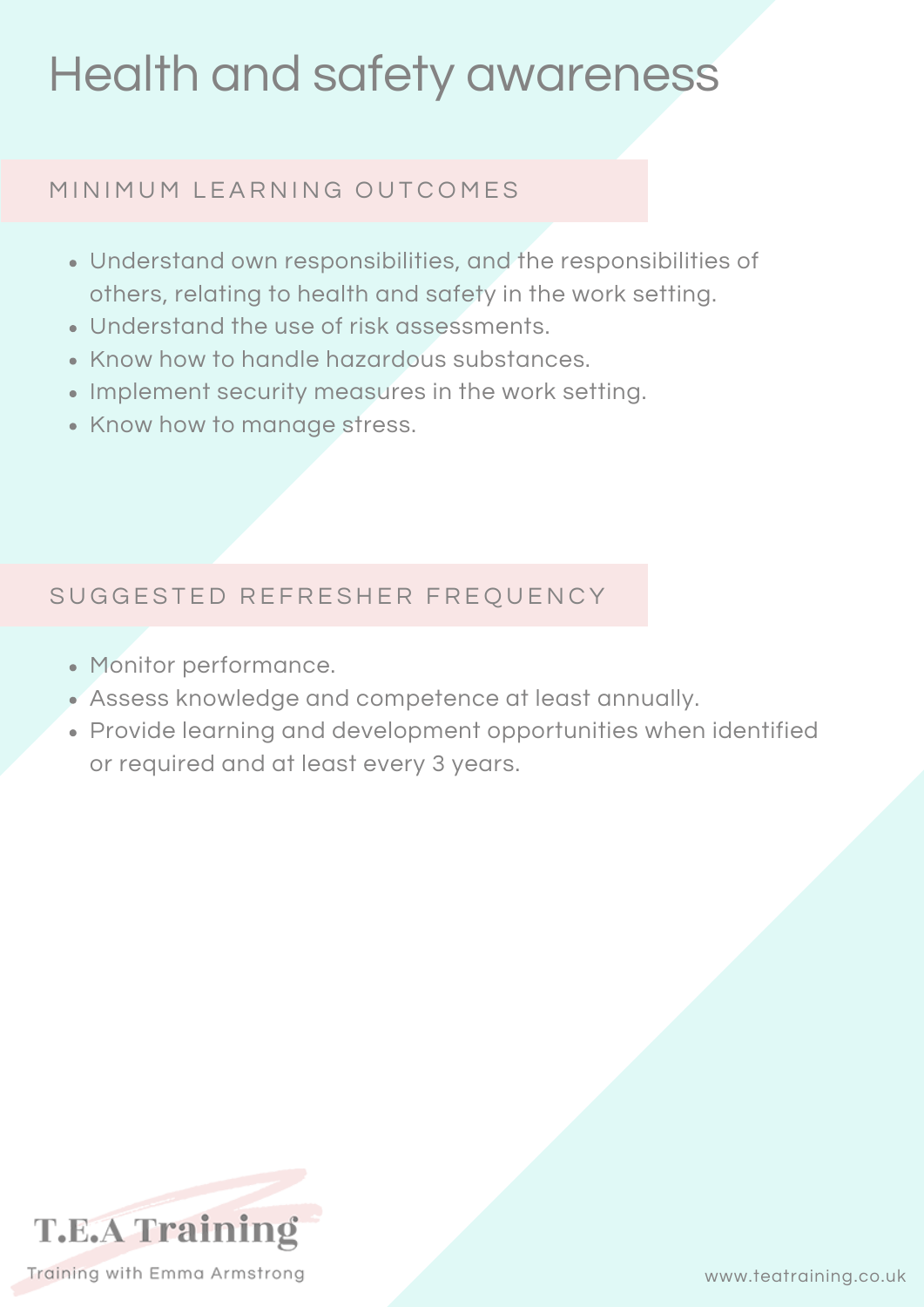### Infection prevention and control

#### MINIMUM LEARNING OUTCOMES

- Understand own and others roles and responsibilities in the prevention and control of infections.
- Understand legislation and policies relating to prevention and control of infections.
- Understand systems and procedures relating to the prevention and control of infections.
- Understand the importance of risk assessment in relation to the prevention and control of infections.
- Understand the importance of using Personal Protective Equipment (PPE) in the prevention and control of infections.
- Understand the importance of good personal hygiene in the

#### SUGGESTED REFRESHER FREQUENCY

- Monitor performance.
- Assess knowledge and competence at least annually.
- Provide learning and development opportunities when identified or required and at least every 3 years.



www.teatraining.co.uk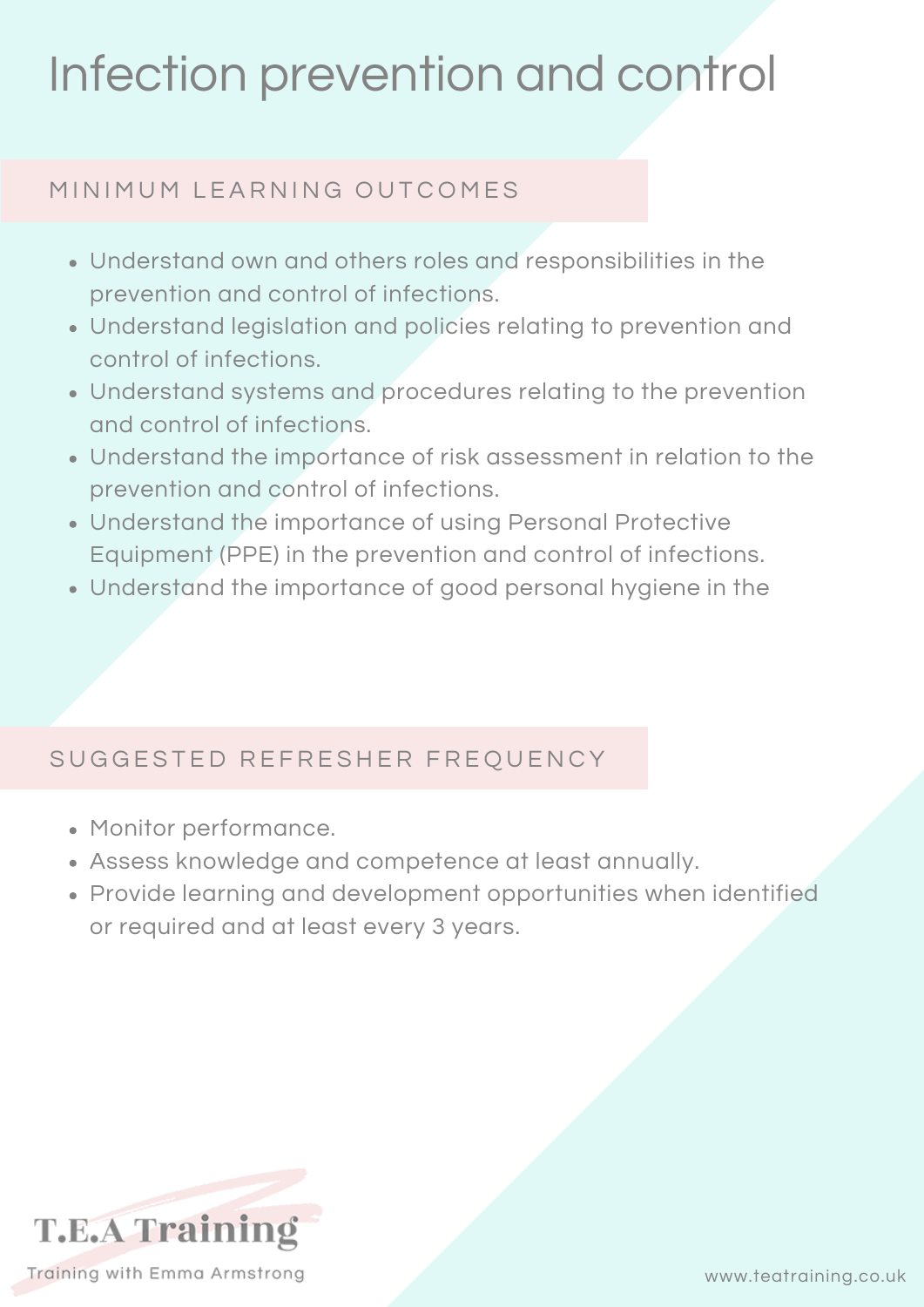### Medication management

#### MINIMUM LEARNING OUTCOMES

- Understand legislation, policy and procedures relevant to administration of medication.
- Know about common types of medication and their use.
- Understand procedures and techniques for the administration of medication.
- Prepare for the administration of medication.
- Administer and monitor medication safely.

Additional training as required such as:

- how to administer specific medicines such as patches, creams, inhalers, eye drops and liquids.
- Specialist training for specific medications e.g. Buccal midazolam.

#### SUGGESTED REFRESHER FREQUENCY

- [NICE](https://www.nice.org.uk/guidance/sc1/chapter/What-is-this-guideline-about-and-who-is-it-for) recommend that learning for care home staff is refreshed and knowledge and competence assessed at least annually.
- [NICE](https://www.nice.org.uk/guidance/ng67/chapter/recommendations?utm_medium=(other)&utm_source=socialcare&utm_campaign=tpresource) recommend that learning for community-based staff is refreshed and knowledge and competence assessed at least annually.
- Learning and development requirements will be dependent on the workers role and responsibilities.
- Training and competency checks should be relevant to the type of service provision and agreed responsibilities.
- The worker should not manage or administer medicines until they successfully completed any training needed and have been assessed as competent.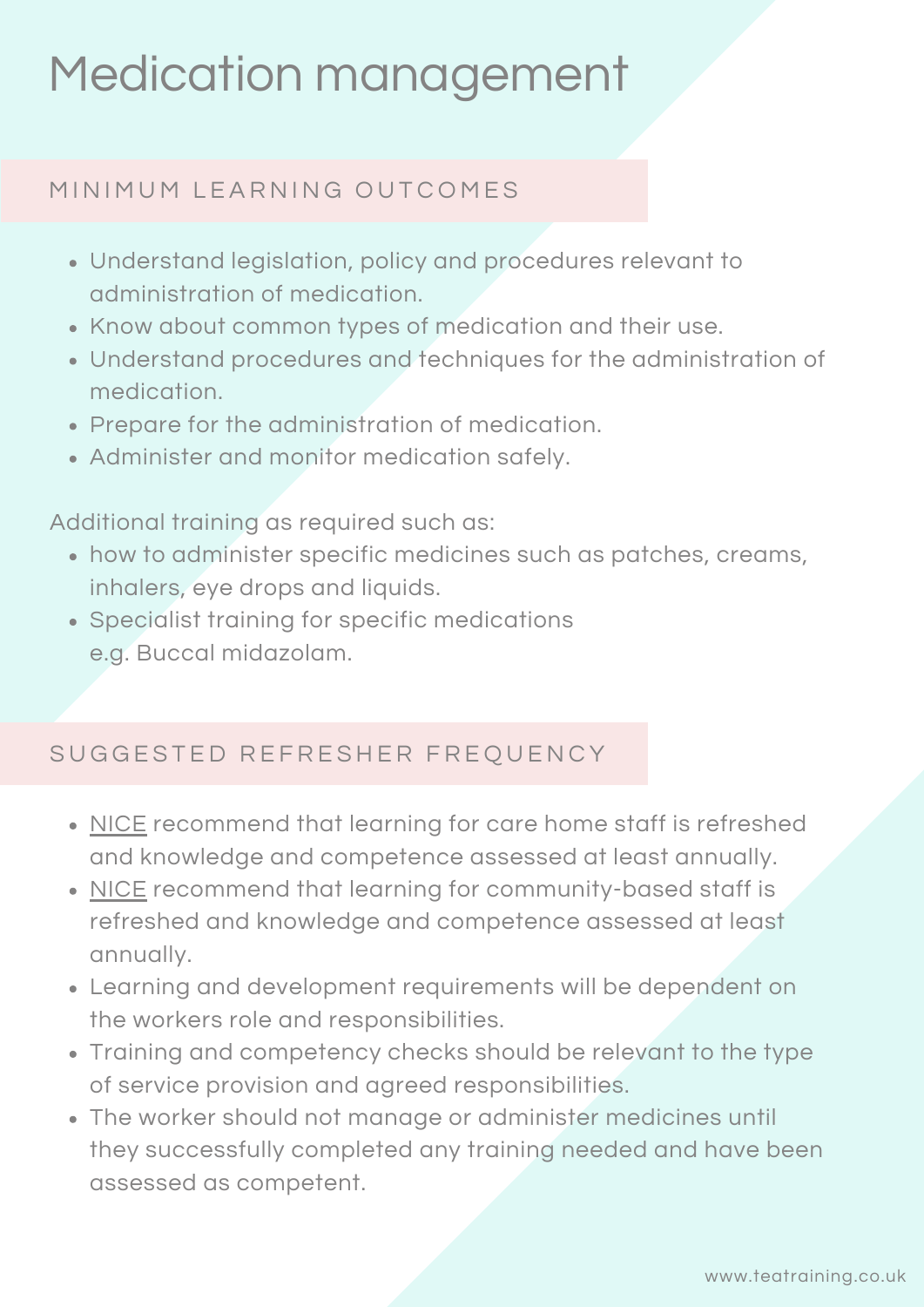## Mental capacity and liberty safeguards

#### MINIMUM LEARNING OUTCOMES

- Understand legal frameworks, policy and guidelines.
- Understand the meaning of mental capacity in relation to how care is provided.

#### SUGGESTED REFRESHER FREQUENCY

- Monitor performance.
- Assess knowledge and competence at least annually.
- Provide learning and development opportunities when identified or required and at least every 3 years.

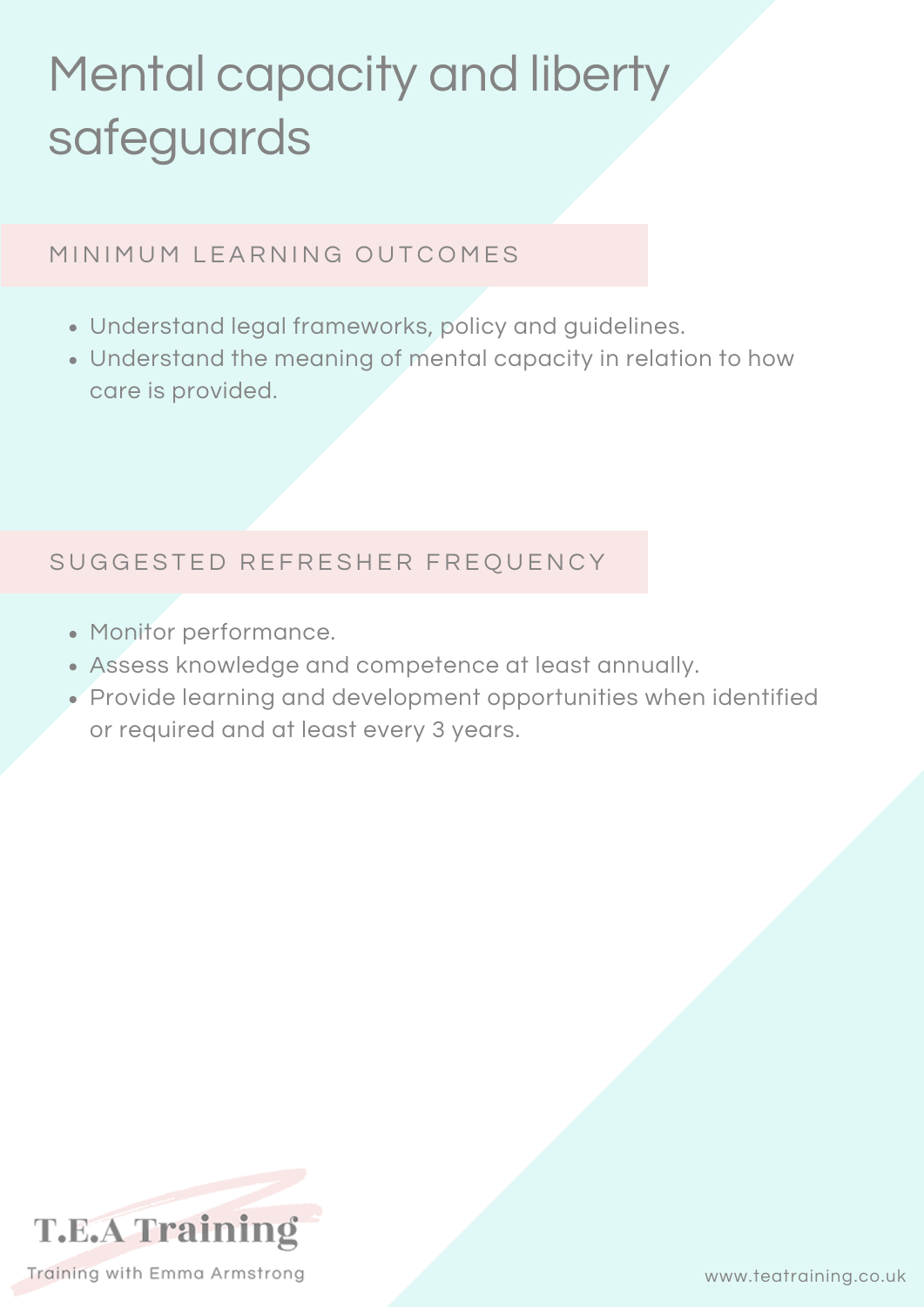### Moving and handling objects

#### MINIMUM LEARNING OUTCOMES

Be able to move and handle equipment and other objects safely.

#### SUGGESTED REFRESHER FREQUENCY

HSE research found that annual refresher training was generally considered good practice.

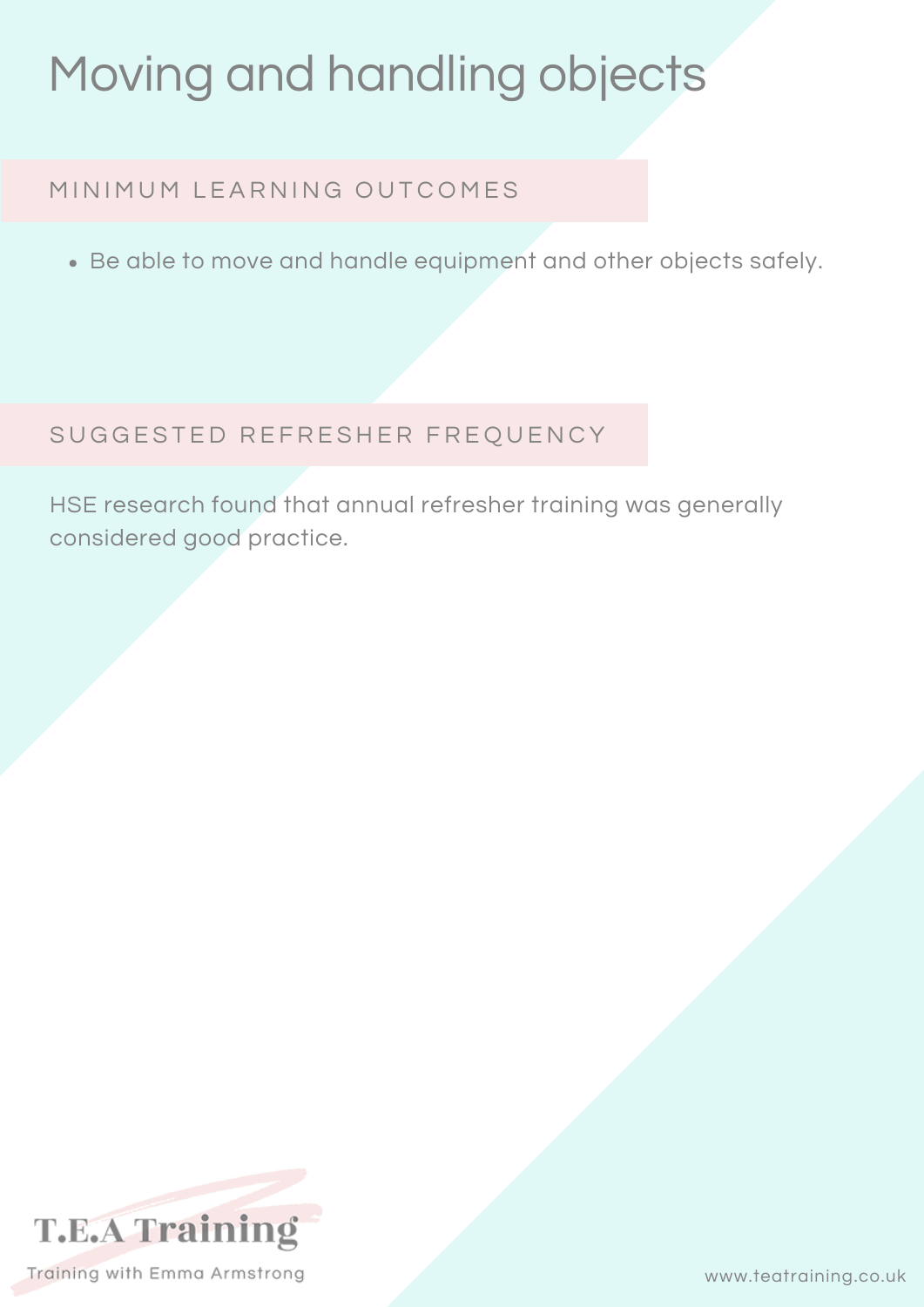### Nutrition and hydration

#### MINIMUM LEARNING OUTCOMES

- Understand the principles of hydration and nutrition.
- Be able to support individuals to have access to fluids in accordance with their plan of care.
- Be able to support individuals to have access to food and nutrition in accordance with their plan of care.

#### SUGGESTED REFRESHER FREQUENCY

- Monitor performance.
- Assess knowledge and competence at least annually.
- Provide learning and development opportunities when identified or required and at least every 3 years.

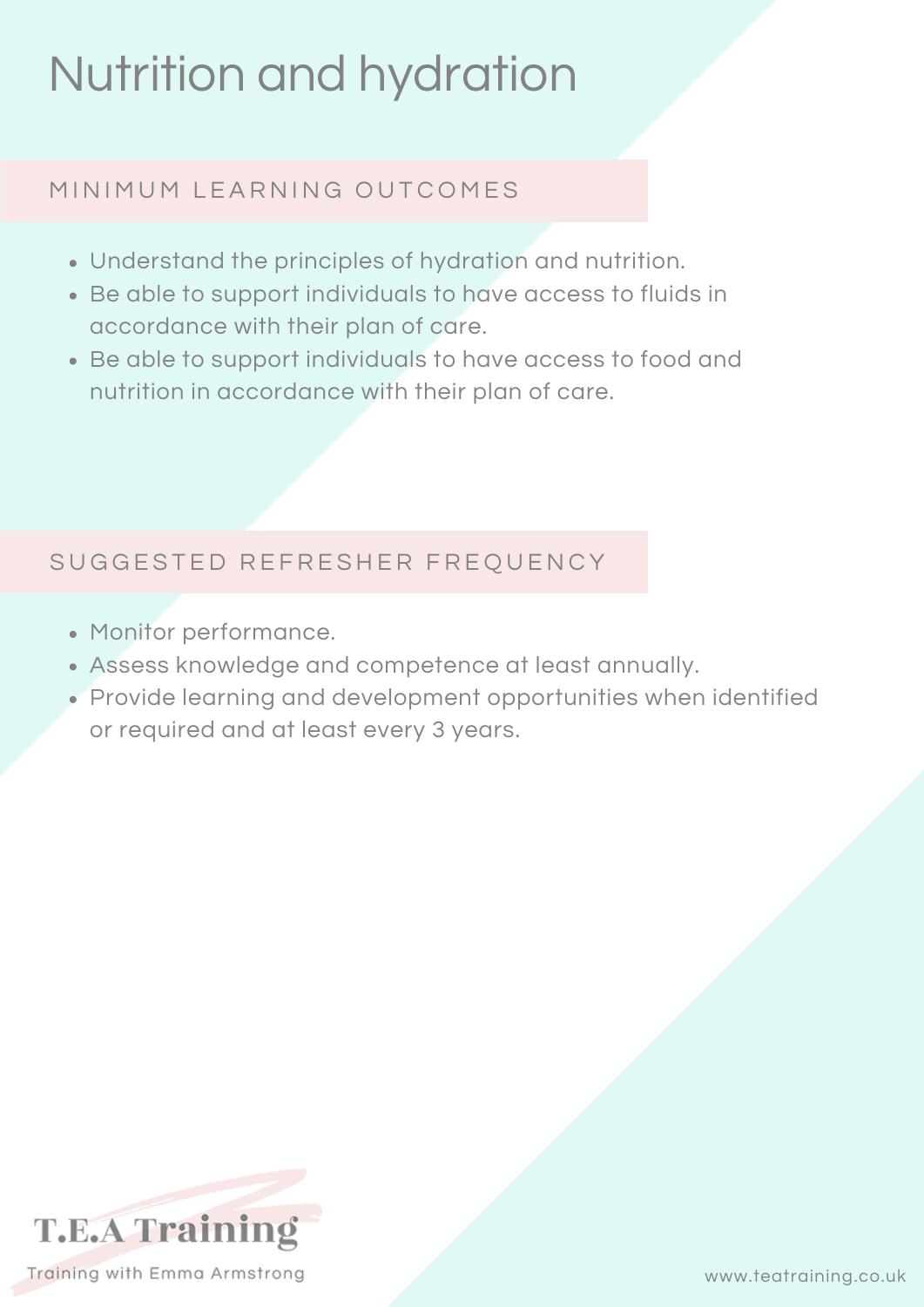### Oral Health

#### MINIMUM LEARNING OUTCOMES

Ensure care staff who provide daily personal care:

- understand the importance of oral health and the potential effect on their general health, wellbeing and dignity.
- understand the potential impact of untreated dental pain or mouth infection on the behaviour, and general health and wellbeing of people who cannot articulate their pain or distress or ask for help. (This includes, for example, residents with dementia or communication difficulties.)
- know how and when to reassess oral health.
- know how to deliver daily mouth care.
- know how and when to report any oral health concerns, and how to respond to a person's changing needs and circumstances.
- understand the importance of denture marking and how to arrange this for people, with their permission.

#### SUGGESTED REFRESHER FREQUENCY

- CQC recommend mandatory staff training as part of their Smiling [Matters](https://www.cqc.org.uk/publications/major-report/smiling-matters-oral-health-care-care-homes) report.
- Monitor performance.
- Assess knowledge and competence at least annually.
- Provide learning and development opportunities when identified or required and at least every 3 years.

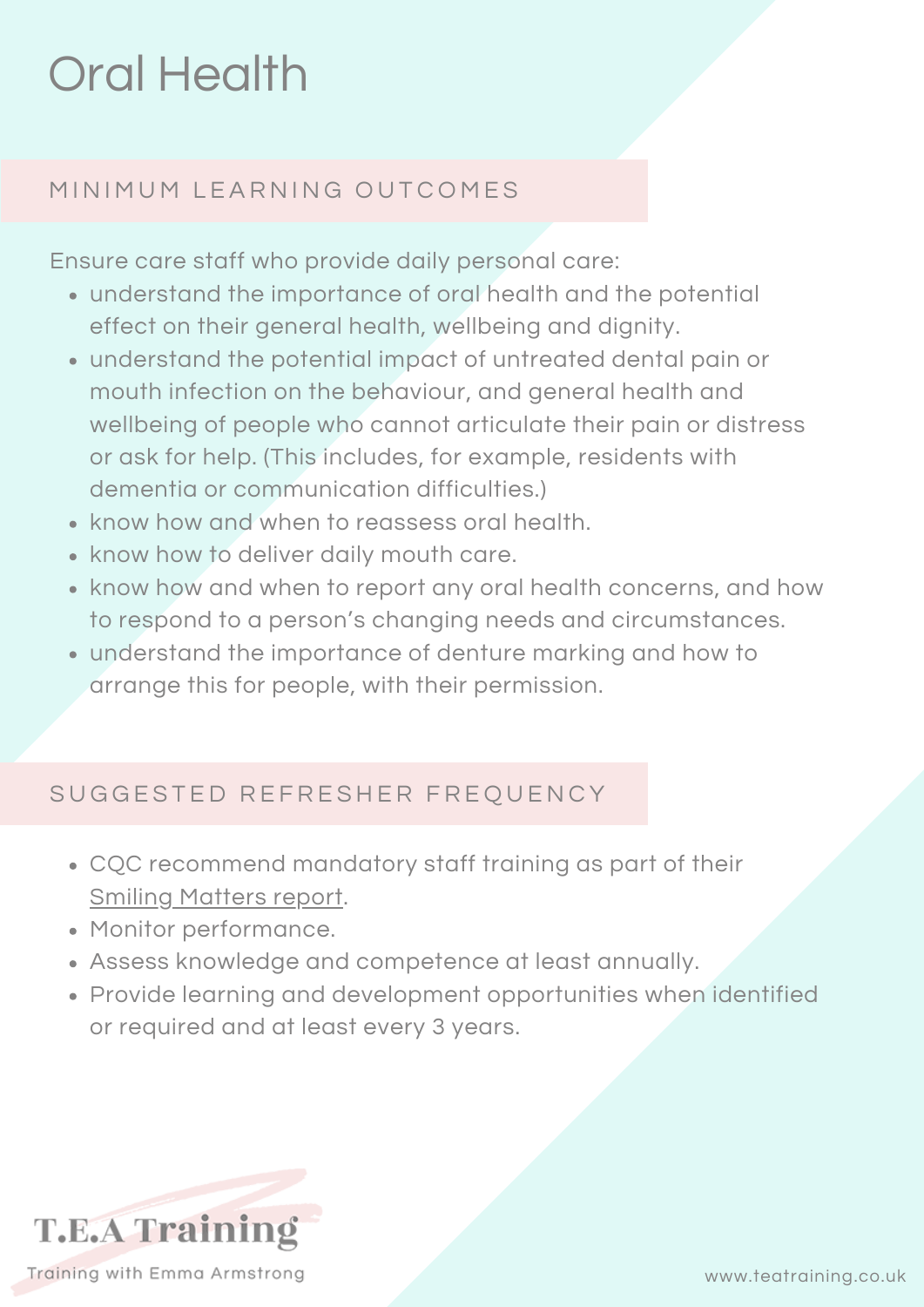### Person-centred care

#### MINIMUM LEARNING OUTCOMES

- Understand person centred approaches for care and support.
- Be able to work in a person-centred way.
- Establish consent when providing care and support.
- Encourage active participation.
- Be able to support the individual's right to make choices.
- Be able to support individual's well-being.

#### SUGGESTED REFRESHER FREQUENCY

- Monitor performance.
- Assess knowledge and competence at least annually.
- Provide learning and development opportunities when identified or required and CQC fundamental at least every 3 years.

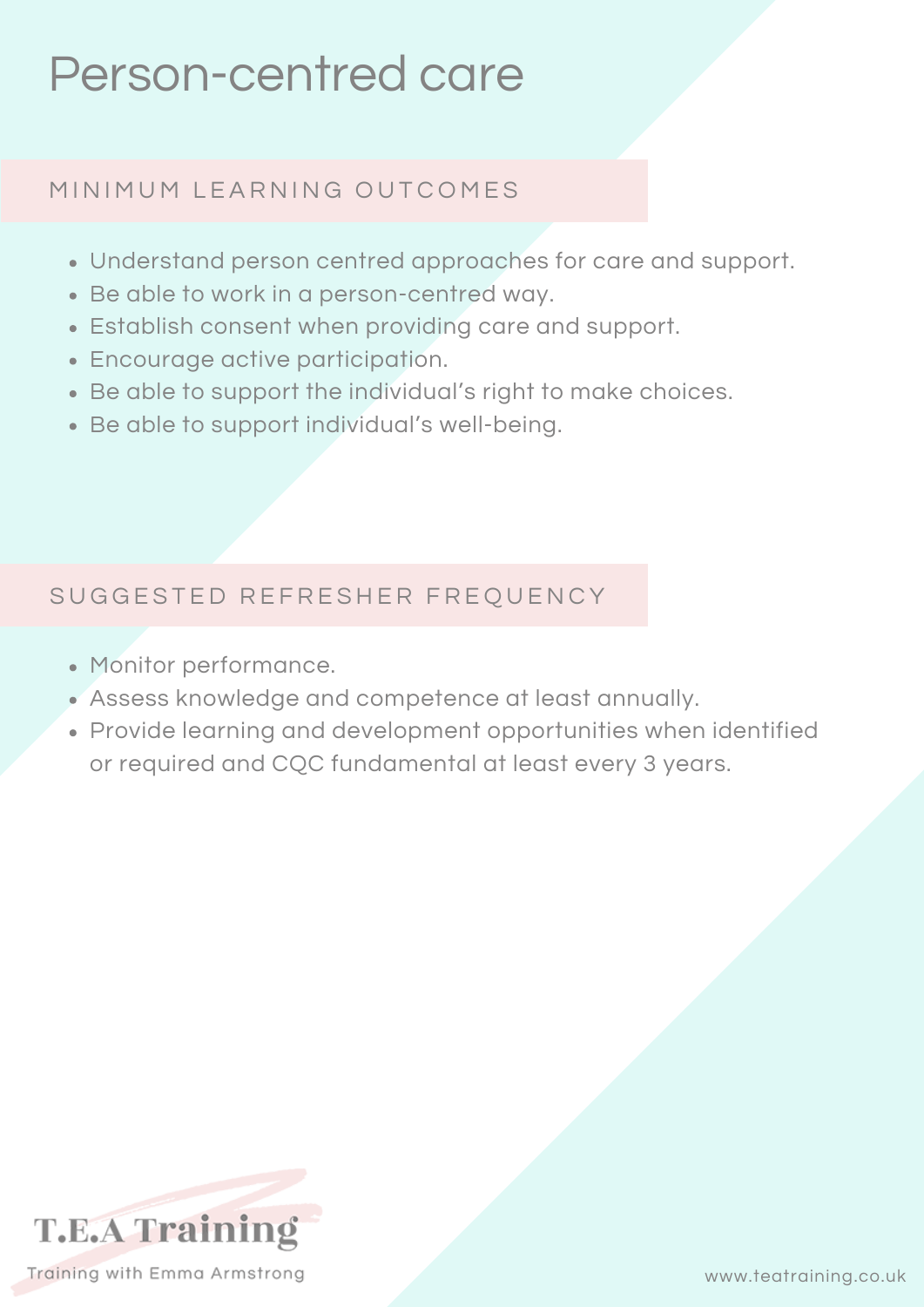### Positive behaviour support and non-restrictive practice

MINIMUM LEARNING OUTCOMES

We recommend you reference the PBS [Competency](http://pbsacademy.org.uk/pbs-competence-framework/) Framework for commissioning PBS training programmes.

SUGGESTED REFRESHER FREQUENCY

A positive and proactive [workforce](https://www.skillsforcare.org.uk/Documents/Topics/Restrictive-practices/A-positive-and-proactive-workforce.pdf) and Ensuring quality services for people with behaviours that challenges [recommend](https://www.local.gov.uk/our-support/our-improvement-offer/care-and-health-improvement/transforming-care/place-i-call-home/ensuring-quality) learning is refreshed at least annually.

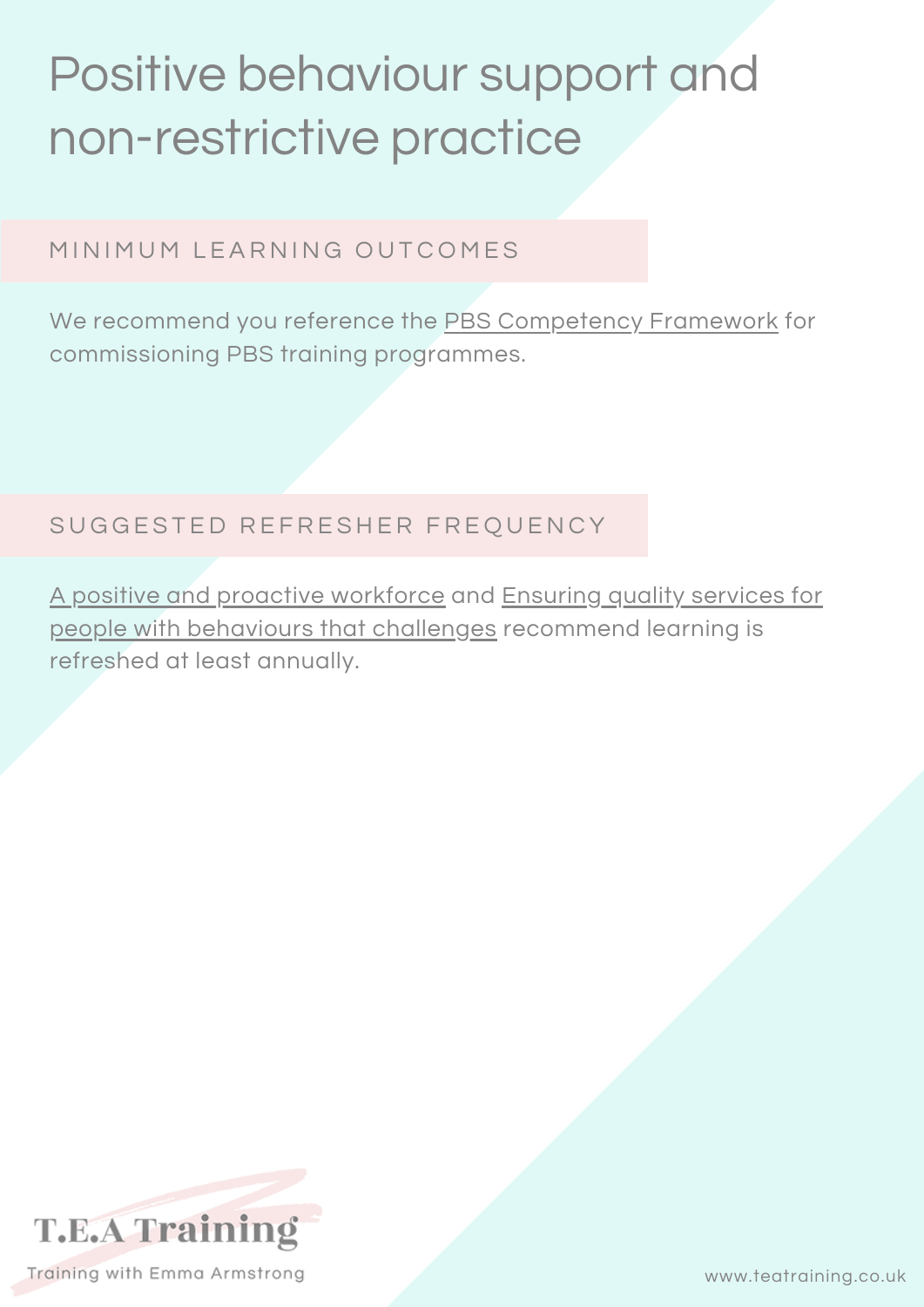### Recording and reporting

#### MINIMUM LEARNING OUTCOMES

- Understand the need for secure handling of information in settings.
- Know how to access support for handling information.
- Handle information in accordance with agreed ways of working.

#### SUGGESTED REFRESHER FREQUENCY

- Monitor performance.
- Assess knowledge and competence at least annually.
- Provide learning and development opportunities when identified or required and at least every 3 years.

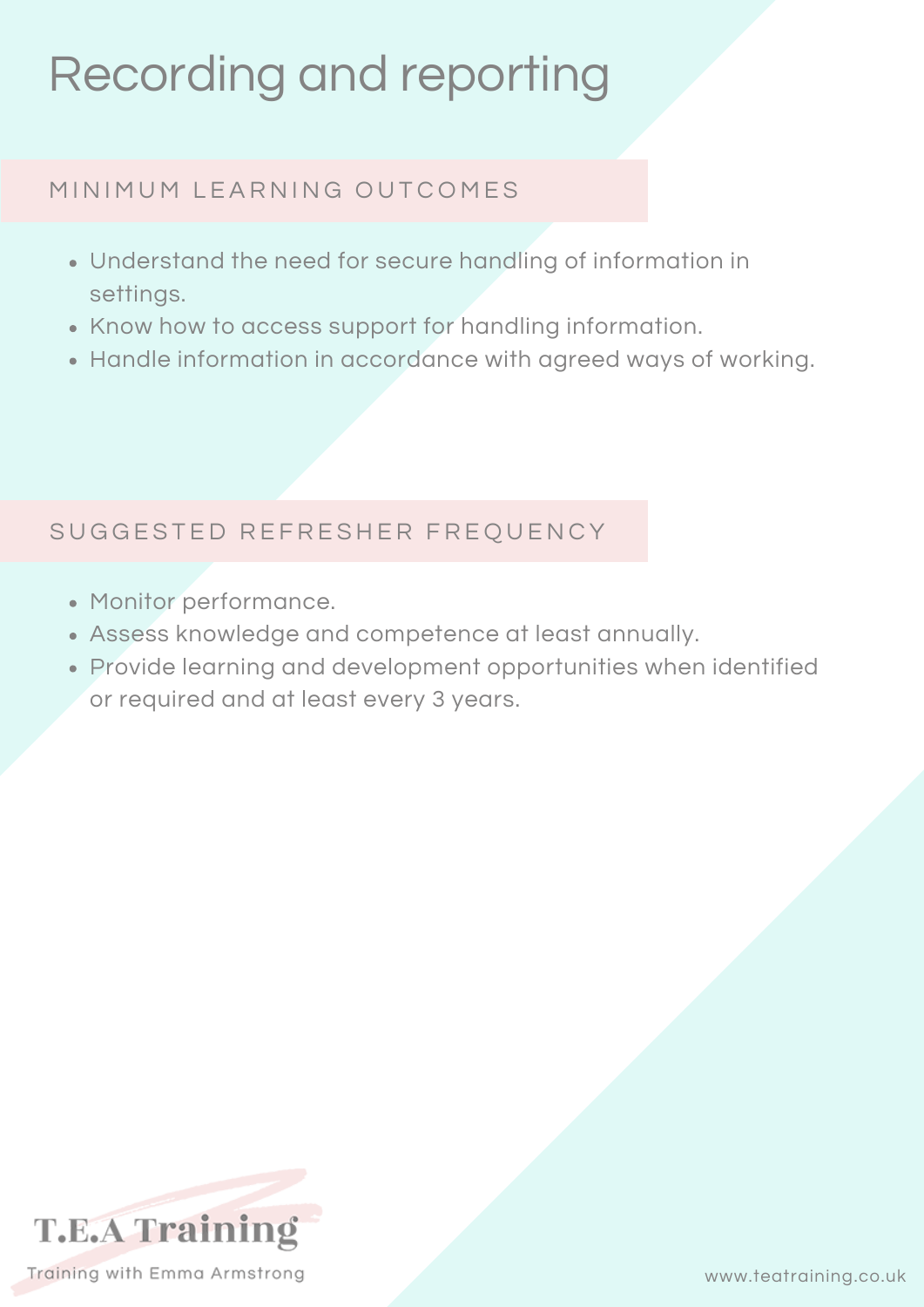## Safeguarding adults

#### MINIMUM LEARNING OUTCOMES

- Know how to recognise types of abuse.
- Know how to respond to suspected or alleged abuse.
- Understand the national and local context of safeguarding and protection from abuse.
- Understand ways to reduce the likelihood of abuse.
- Know how to recognise and report unsafe practices.
- Understand principles for online safety.
- Making the links between safeguarding and domestic violence.

#### SUGGESTED REFRESHER FREQUENCY

- Monitor performance.
- Assess knowledge and competence at least annually.
- Provide learning and development opportunities when identified or required and at least annually.



www.teatraining.co.uk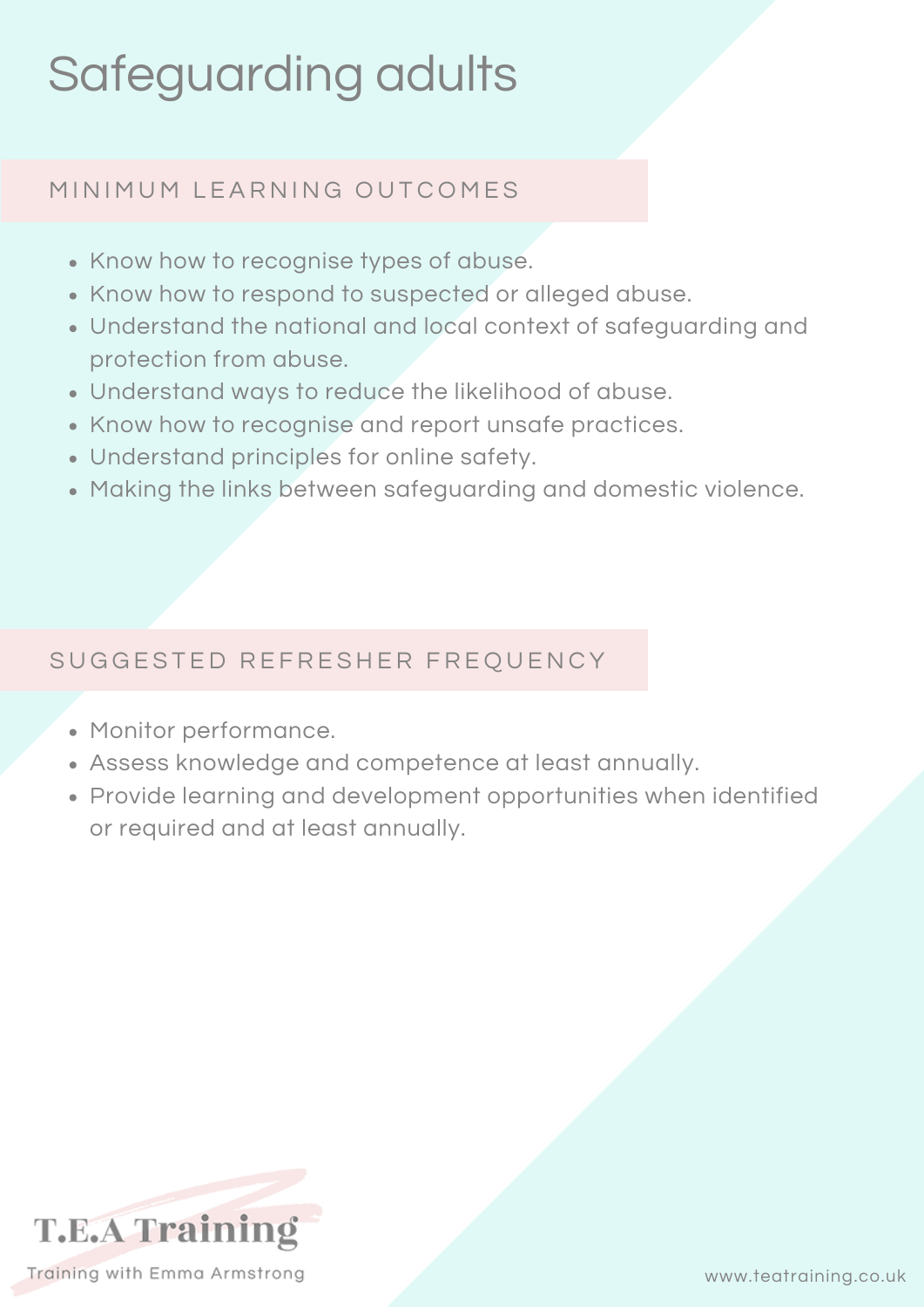## Safeguarding children

#### MINIMUM LEARNING OUTCOMES

• Know how to safeguard children.

SUGGESTED REFRESHER FREQUENCY

Suggested Annual refresher.

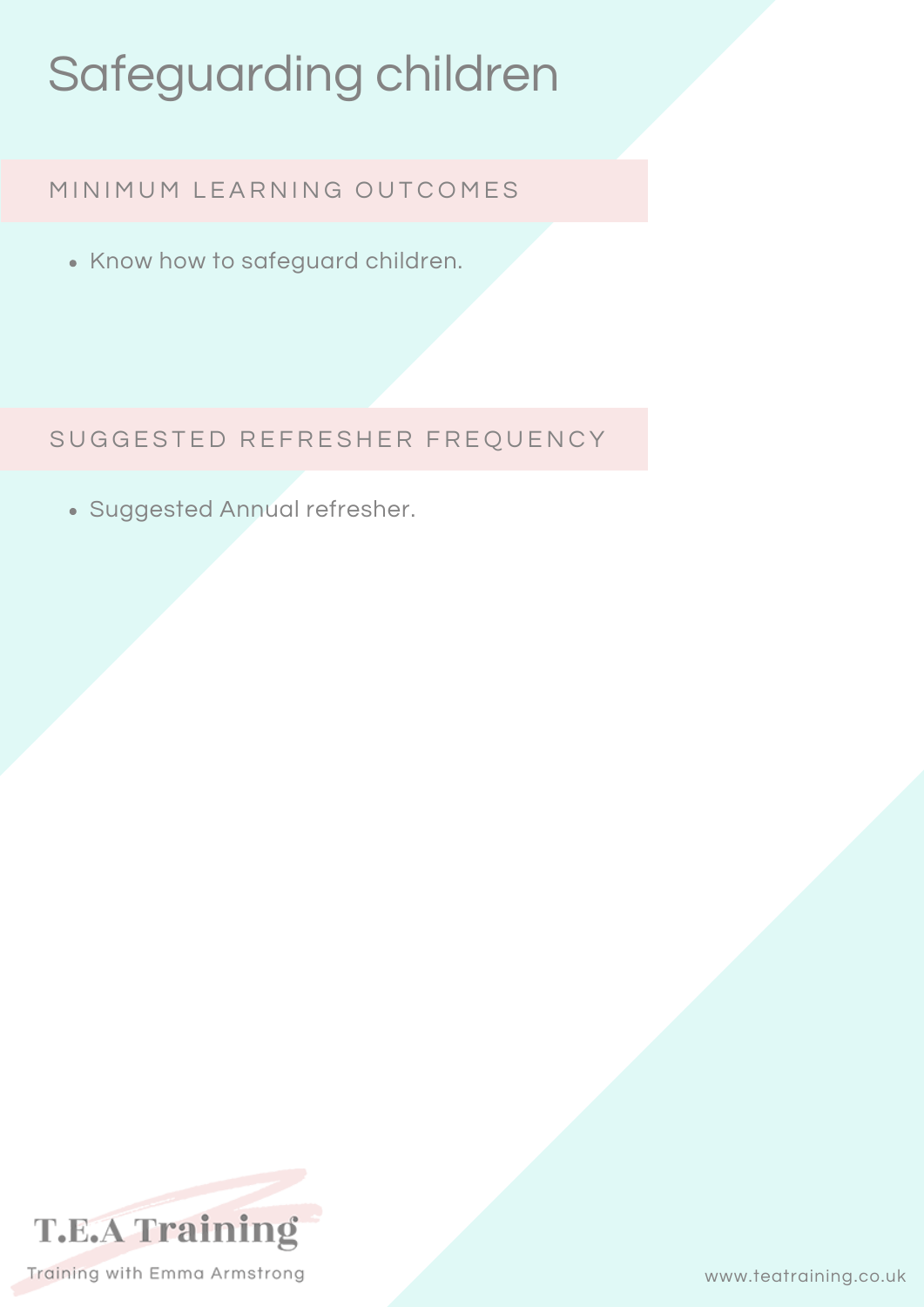### Specific conditions

#### MINIMUM LEARNING OUTCOMES

Understand the needs and experiences of individuals with specific conditions.

Understand:

- The importance of promoting positive health and well-being of individuals with specific conditions.
- The adjustments which may be necessary in care delivery relating to specific conditions.
- The legal frameworks, policy and guidelines relating to specific conditions.
- Support individuals with specific conditions.

#### SUGGESTED REFRESHER FREQUENCY

- Monitor performance.
- Assess knowledge and competence at least annually.
- Provide learning and development opportunities when identified or required and at least every 3 years or when a new need is identified.

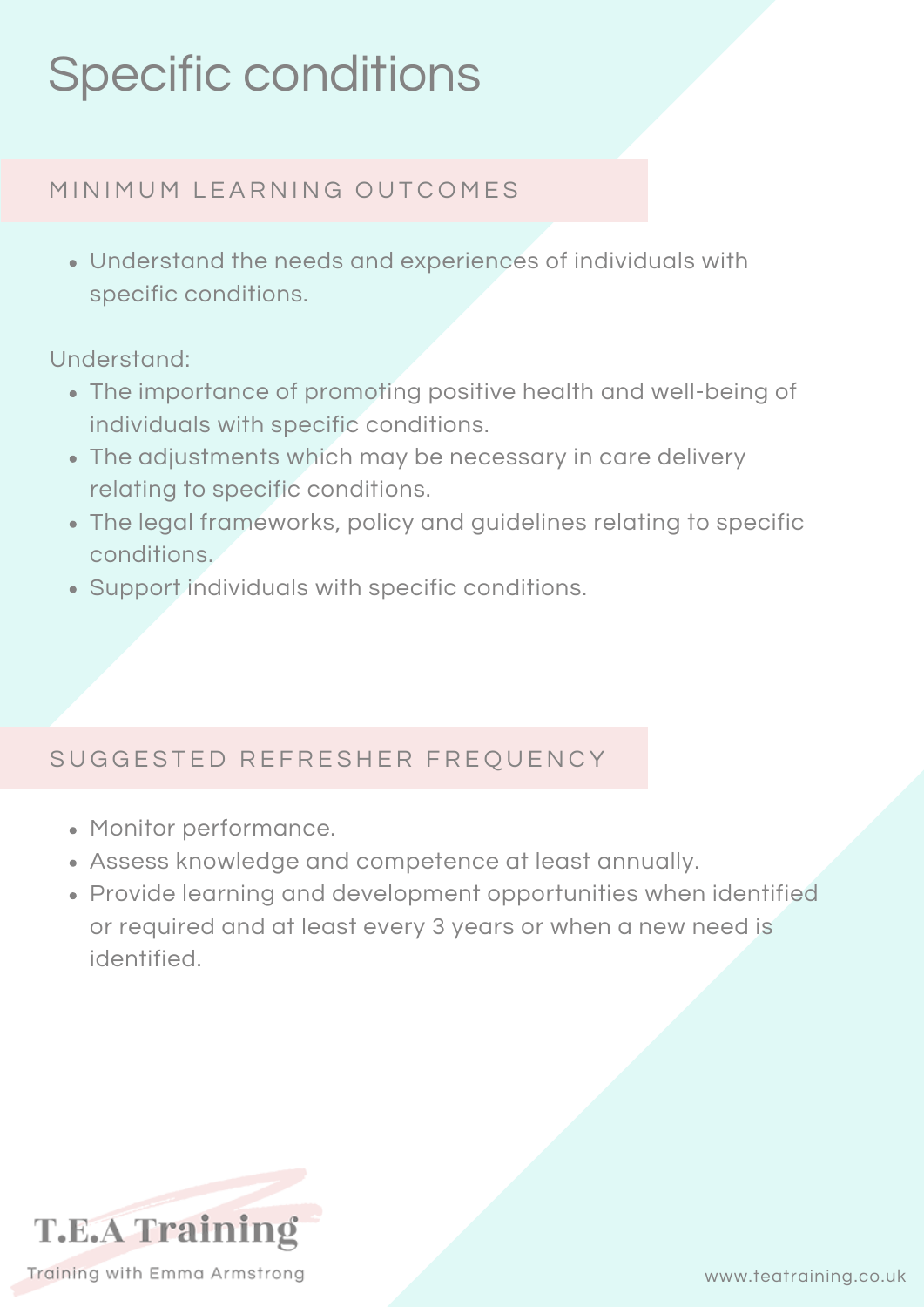### Care certificate

#### WHAT IS THE CARE CERTIFICATE?

The Care Certificate is an agreed set of standards that define the knowledge, skills and behaviours expected of specific job roles in the health and social care sectors. It's made up of the 15 minimum standards that should be covered if you are 'new to care' and should form part of a robust induction programme.

#### THE STANDARDS

- 1. Understand your role
- 2. Your personal development
- 3. Duty of care
- Equality and diversity 4.
- 5. Work in a person centred way
- 6. Communication
- 7. Privacy and dignity
- Fluids and nutrition 8.
- Awareness of mental health, dementia and learning disabilities 9.
- 10. Safeguarding adults
- 11. Safeguarding children
- 12. Basic life support
- 13. Health and safety
- 14. Handling information
- 15. Infection prevention and control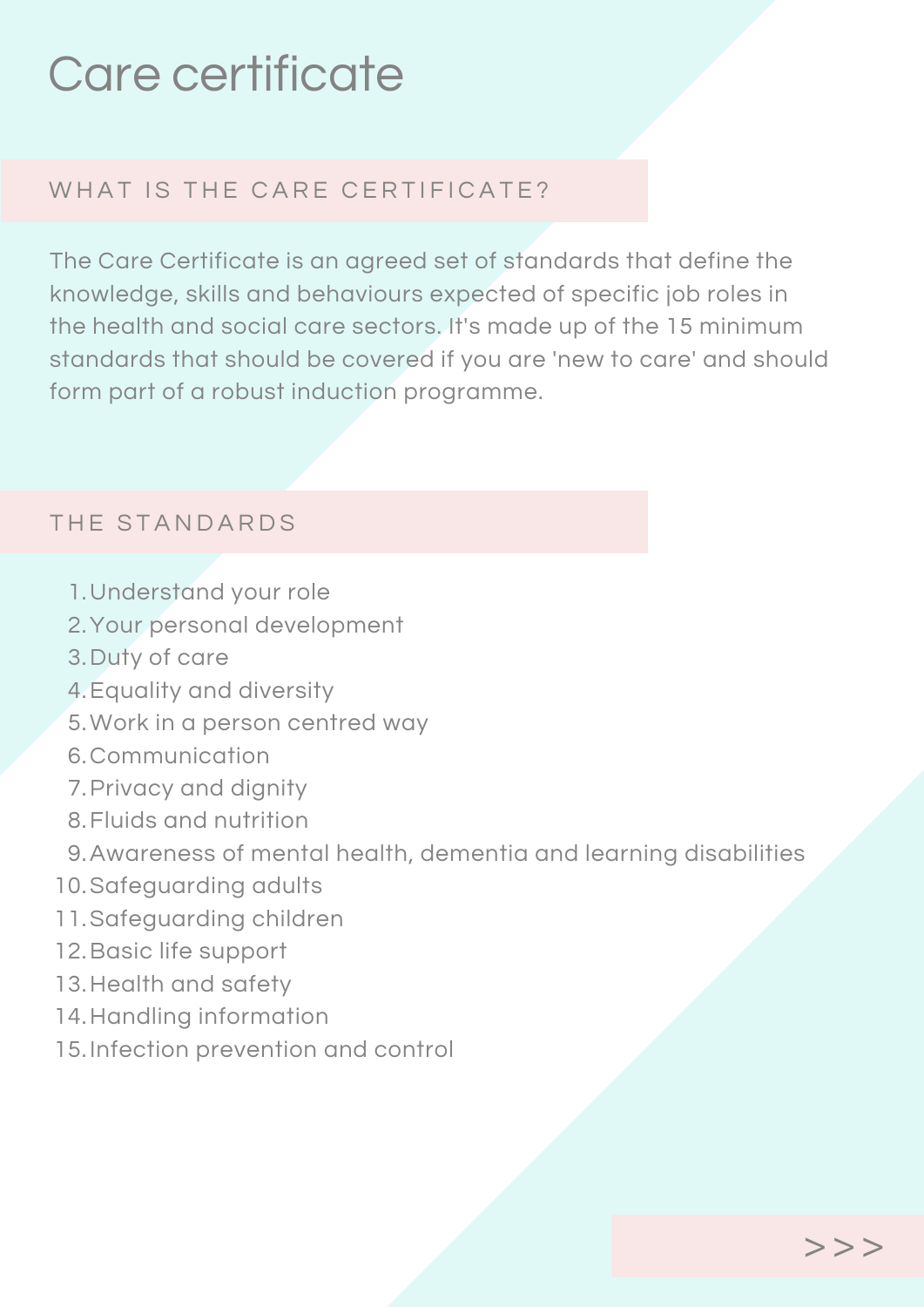Here at T.E.A Training, I want to make your training meaningful. To help me do this, I will utilise your organisational policies and procedures in training to ensure that a staff member completes their induction, fully understanding of your workplace, your processes and your procedures – Give yourself more time to Lead and inspire, knowing that training is in hand and relevant to your organisation.

#### OPTIONS AVAILABLE:

- Induction Package 1 Inclusive of all theory modules of the care certificate
- Induction Package 2 Inclusive of Theory and the completion observational assessments and development reports – require site visits if completed via online face to face training.
- Care Certificate Package 3 Train the Trainer courses in all Standards, enabling a staff member to successfully teach and deliver the induction programme in-house.

#### CHAMPIONSHIP TRAINING

Would you like to increase the level of leadership within your workforce? All of my courses are in line with the Leadership Quality Framework and by completing Championship Training you can promote a member of staff to become a Champion in any area of your workplace.